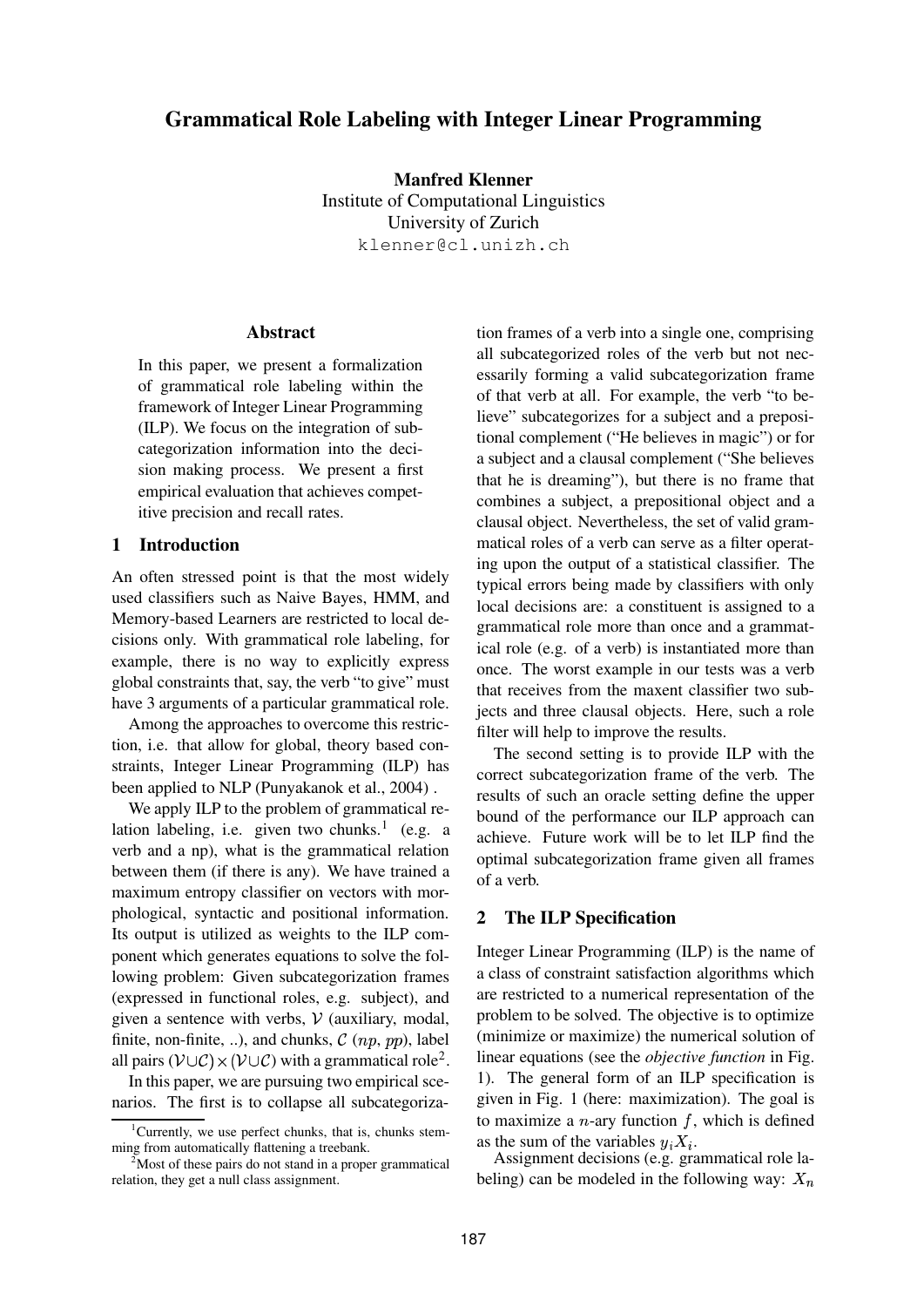Objective Function:

$$
\max f(X_1,\ldots,X_n) := y_1 X_1 + \ldots + y_n X_n
$$

Constraints:

$$
a_{i1}X_1 + a_{i2}X_2 + \ldots + a_{in}X_n \begin{pmatrix} \le \\ = \\ \ge \end{pmatrix} b_i,
$$

 $i=1,\ldots,m$  $X_i$  are variables,  $y_i$ ,  $b_i$  and  $a_{ij}$  are constants.

#### Figure 1: ILP Specification

are binary class variables that indicate the (non-) assignment of a constituent  $c_i$  to the grammatical function  $G_i$  (e.g. subject) of a verb  $v_k$ . To represent this, three indices are needed. Thus,  $X$  is a complex variable name, e.g.  $G_{ijk}$ . For the sake of readability, we add some mnemotechnical sugar and use  $G_i v_j c_k$  instead or  $S v_j c_k$  for a constituent  $c_k$  being (or not) the subject S of verb  $v_j$  (S thus is an instantiation of  $G_i$ ). If the value of such a class variable  $G_i v_i c_k$  is set to 1 in the course of the maximization task, the attachment was successful, otherwise ( $G_i v_j c_k = 0$ ) it failed.  $y_i$  from Fig. 1 are weights that represent the impact of an assignment (or a constraint); they provide an empirically based numerical justification of the assignment (we don"t need the  $a_{ij}$ ). For example, we represent the impact of  $G_i v_j c_k =1$  by  $\omega_{G_i v_j c_k}$ . These weights are derived from a maximum entropy model trained on a treebank (see section 5).  *is used to set up numerical constraints. For ex*ample that a constituent can only be the filler of one grammatical role. The decision, which of the class variables are to be "on" or "off" is based on the weights and the constraints an overall solution must obey to. ILP seeks to optimize the solution.

### **3 Formalization**

We restrict our formalization to the following set of grammatical functions: subject  $(S)$ , direct (i.e. accusative) object  $(D)$ , indirect (i.e. dative) object  $(\mathcal{I})$ , clausal complement  $(\mathcal{C})$ , prepositional complement ( $P$ ), attributive (np or pp) attachment ( $T$ ) and adjunct  $(\mathcal{J})$ . The set of grammatical relations of a verb (verb complements) is denoted with  $G$ , it comprises  $S$ ,  $D$ ,  $I$ ,  $C$  and  $P$ .

The objective function is:

$$
max: \mathcal{J} + \mathcal{T} + \mathcal{U} + \mathcal{V} \tag{1}
$$

 $\mathcal J$  represents the weighted sum of all adjunct attachments.  $\mathcal T$  is the weighted sum of all attributive  $PP$  ("the book in her hand ..") and genitive  $NP$ attachments ("die Frau des<sub>gen</sub> Professors<sub>gen</sub>" [the wife of the professor]).  $U$  represents the weighted sum of all unassigned objects.<sup>3</sup>  $\mathcal V$  is the weighted sum of the case frame instantiations of all verbs in the sentence. It is defined as follows:

$$
\mathcal{V} = \sum_{i}^{\left| \text{verses} \right|} \sum_{G \in R_{v_i}} \sum_{j}^{\left| \text{consts}^{\star} \right|} w_{Gv_ic_j} * Gv_ic_j \quad (2)
$$

This sums up over all verbs. For each verb, each grammatical role  $(R_{\nu})$  is the set of such roles) is instantiated from the stock of all constituents ( $consts^*$ , which includes all np and pp constituents but also the verbs as potential heads of clausal objects).  $Gv_ic_j$  is a variable that indicates the assignment of a constituent  $c_i$  to the grammatical function G of verb  $v_i$ .  $w_{Gv_i c_j}$  is the weight of such an assignment. The (binary) value of each  $Gv_ic_j$  is to be determined in the course of the constraint satisfaction process, the weight is taken from the maximum entropy model.

 $\mathcal T$  is the function for weighted attributive attachments:

$$
\mathcal{T} = \sum_{i}^{|consts|} \sum_{j \ (i \neq j)}^{|consts|} \omega_{\mathcal{T}c_i c_j} * \mathcal{T}c_i c_j \qquad (3)
$$

where  $\omega_{\mathcal{T}c_ic_j}$  is the weight of an assignment of constituent  $c_j$  to constituent  $c_i$  and  $\mathcal{T}c_ic_j$  is a binary variable indicating the classification decision whether  $c_i$  actually modifies  $c_i$ . In contrast to  $consts^*$ ,  $consts$  does not include verbs.

The function for weighted adjunct attachments,  $\mathcal{J}$ , is:

$$
\mathcal{J} = \sum_{j}^{|consts^{-}|} \sum_{i}^{|verbs|} \omega_{\mathcal{J}v_ic_j} * \mathcal{J}v_ic_j \qquad (4)
$$

where  $consts$ <sup>-</sup> is the set of *PP* constituents of the sentence.  $\omega_{\mathcal{J}v_ic_j}$  is the weight given to a classification of a  $PP$  as an adjunct of a clause with  $v_i$ as verbal head.

The function for the weighted assignment to the null class,  $U$ , is:

$$
\mathcal{U} = \sum_{i}^{|consits^*|} w_{c_i} * \mathcal{U}c_i \tag{5}
$$

This represents the impact of assigning a constituent neither to a verb (as a complement) nor

<sup>&</sup>lt;sup>3</sup>Not every set of chunks can form a valid dependency tree  $- U$  introduces robustness.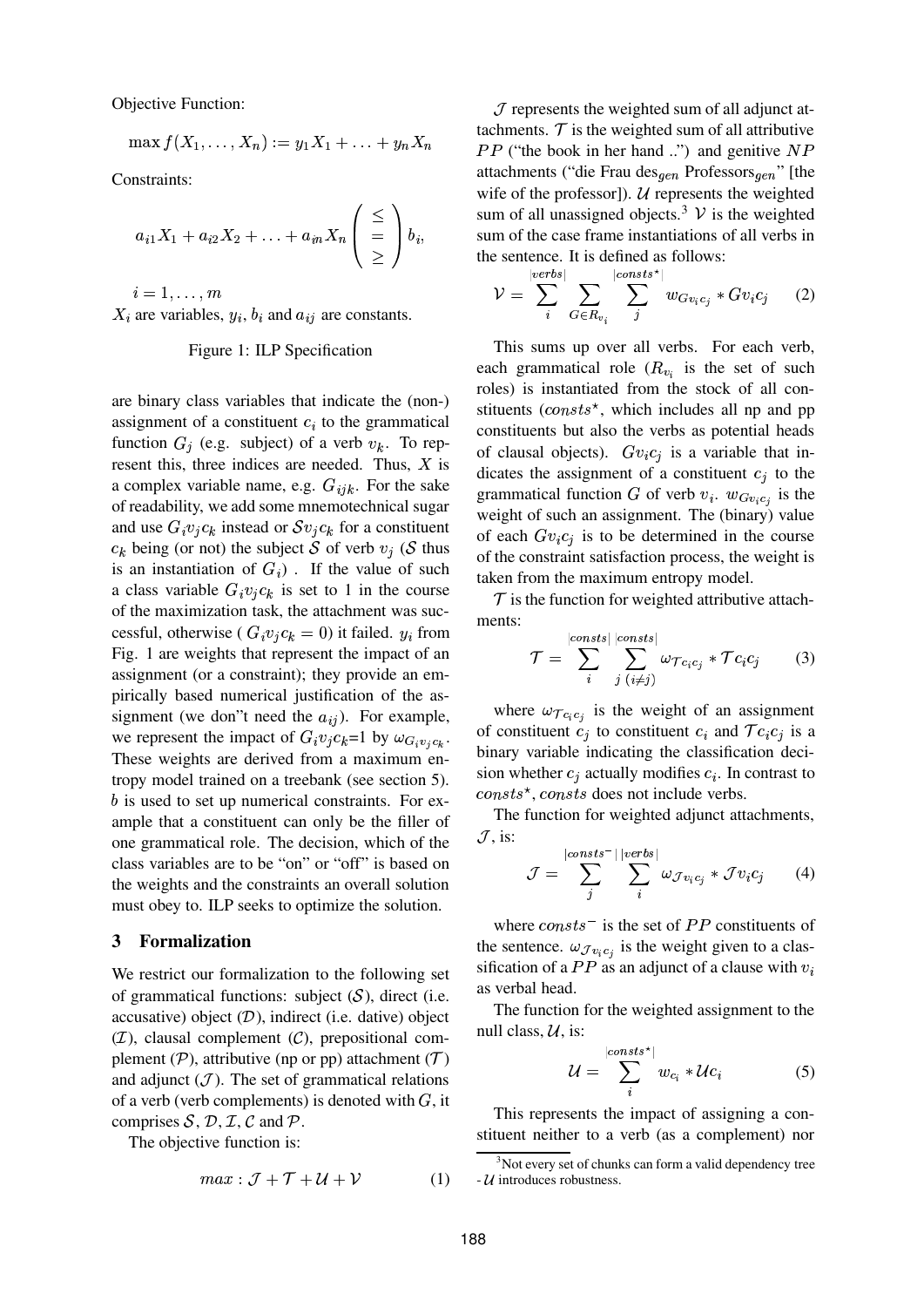to another constituent (as an attributive modifier).  $U_{i} = 1$  means that the constituent  $c_i$  has got no head (e.g. a finite verb as part of a sentential coordination), although it might be the head of other  $c_j$ .

The equations from 1 to 5 are devoted to the maximization task, i.e. which constituent is attached to which grammatical function and with which impact. Of course, without any further restrictions, every constituent would get assigned to every grammatical role - because there are no cooccurrence restrictions. Exactly this would lead to a maximal sum. In order to assure a valid distribution, restrictions have to be formulated, e.g. that a grammatical role can have at most one filler object and that a constituent can be at most the filler of one grammatical role.

#### **4 Constraints**

A constituent  $c_i$  must either be bound as an attribute, an adjunct, a verb complement or by the null class. This is to say that all class variables with  $c_j$  sum up to exactly 1;  $c_j$  then is consumed.

$$
\mathcal{U}c_j + \sum_i \sum_G Gv_i c_j + \sum_i \mathcal{T}c_i c_j + \sum_i \mathcal{J}v_i c_j = 1, \ \ \forall j
$$
\n
$$
(6)
$$

Here,  $j$  is an index over all constituents and  $G$  is one of the grammatical roles of verb  $v_i$  ( $G \in R_{v_i}$ ).

No two constituents can be attached to each other symmetrically (being head and modifier of each other at the same time), i.e.  $\mathcal T$  (among others) is defined to be asymmetric.

$$
\mathcal{T}c_i c_j + \mathcal{T}c_j c_i \le 1, \ \forall j, i \tag{7}
$$

 Finally, we must restrict the number of filler objects a grammatical role can have. Here, we have to distinguish among our two settings. In setting one (all case roles of all frames of a verb are collapsed into a single set of case roles), we can't require all grammatical roles to be instantiated (since we have an artificial case frame, not necessarily a proper one). This is expressed as  $\leq 1$ in equation 8.

$$
\sum_{j}^{consts^{*}} Gv_{i}c_{j} \leq 1, \ \ \forall i, G \in R_{v_{i}} \tag{8}
$$

In setting two (the actual case frame is given), we require that every grammatical role  $G$  of the verb  $v_i$  ( $G \in R_{v_i}$ ) must be instantiated exactly once:  $consts^{\star}$ 

$$
\sum_{j}^{onsts} Gv_i c_j = 1, \ \forall i, G \in R_{v_i} \tag{9}
$$

### **5 The Weighting Scheme**

A maximum entropy model was used to fix a probability model that serves as the basis for the ILP weights. The model was trained on the Tiger treebank (Brants et al., 2002) with feature vectors stemming from the following set of features: the part of speech tags of the two candidate chunks, the distance between them in phrases, the number of verbs between them, the number of punctuation marks between them, the person, case and number of the candidates, their heads, the direction of the attachment (left or right) and a passive/active voice flag.

The output of the maxent model is for each pair of chunks (represented by their feature vectors) a probability vector. Each entry in this probability vector represents the probability (used as a weight) that the two chunks are in a particular grammatical relation (including the "non-grammatical relation",  $NGR$ ). For example, the weight for an adjunct assignment,  $\omega_{\mathcal{J}v_1c_3}$ , of two chunks v1 (a verb) and  $c3$  (a  $np$  or a  $pp$ ) is given by the corresponding entry in the probability vector of the maximum entropy model. The vector also provides values for a subject assignment of these two chunks etc.

## **6 Empirical Results**

The overall precision of the maximum entropy classifier is 87.46%. Since candidate pairs are generated almost without restrictions, most pairs do not realize a proper grammatical relation. In the training set these examples are labeled with the non-grammatical relation label  $NGR$  (which is the basis of ILPs null class  $U$ ). Since maximum entropy modeling seeks to sharpen the classifier with respect to the most prominent class,  $NGR$ gets a strong bias. So things are getting worse, if we focus on the proper grammatical relations. The precision then is low, namely 62.73%, the recall is 85.76%, the f-measure is 72.46 %. ILP improves the precision by almost 20% (in the "all frames in one setting" the precision is 81.31%).

We trained on 40,000 sentences, which gives about 700,000 vectors (90% training, 10% test, including negative and positive pairings). Our first experiment was devoted to fix an upper bound for the ILP approach: we selected from the set of subcategorization frames of a verb the correct one (according to the gold standard). The set of licenced grammatical relations then is reduced to the cor